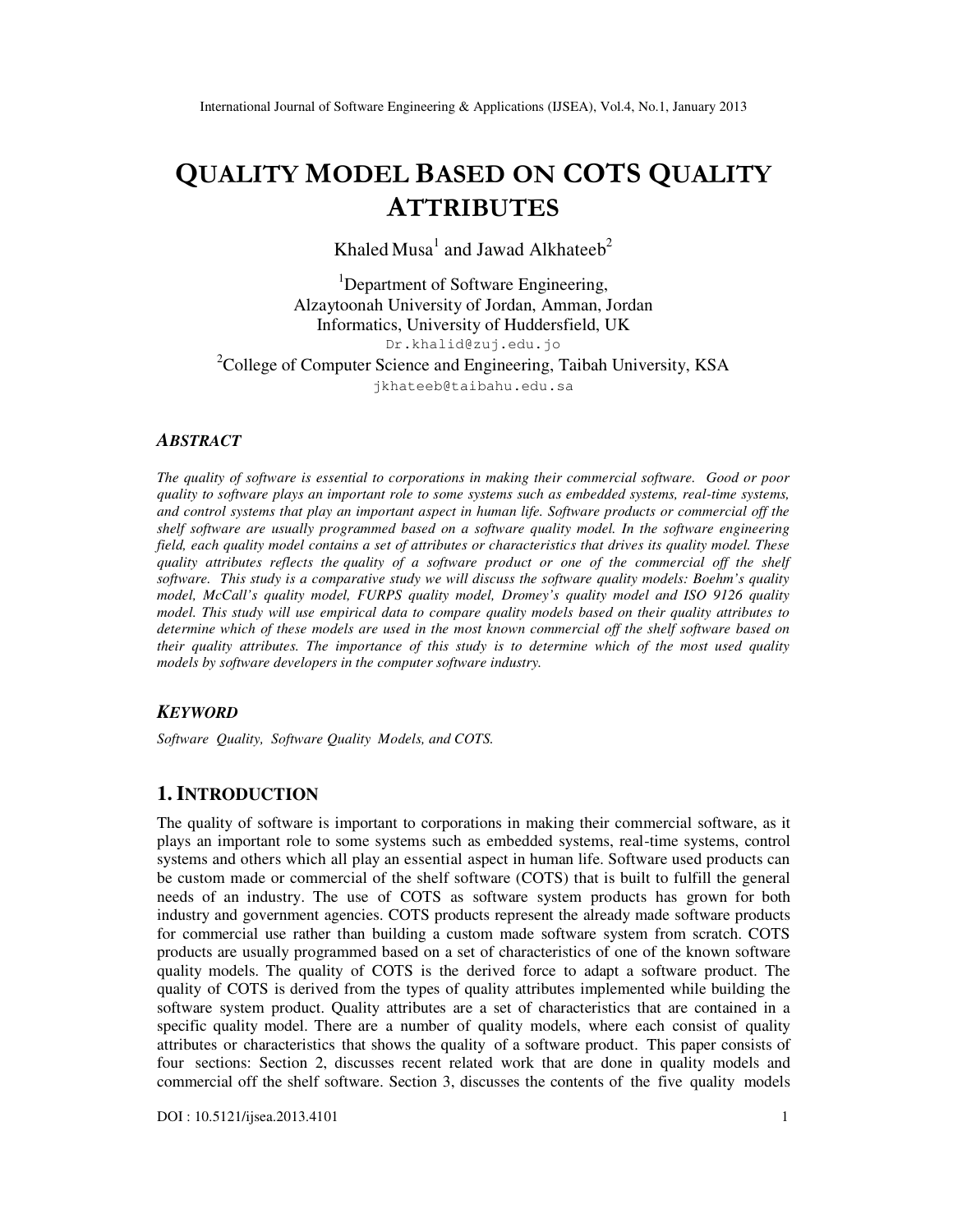Boehm's Quality Model, McCall's Quality Model, FURPS Quality Model, Dromey's Quality Model, and ISO 9126 Quality Model. Section 4, quality models analysis, discusses the quality attributes based on these quality models. Section 5, COTS classification, the classification of the mostly used COTS will be discussed. Section 6, presents the conclusion of this comparative study that discusses which quality model that is most used based on the implemented COTS quality attributes.

# **2. RELATED WORK**

Several studies exist for the COTS products and for quality models. Some studies are done on COTS to guide organizations to evaluate appropriate COTS products [1], the reuse of COTS [4], classify COTS in categories based on their attributes [10], and Defining and Classifying COTS products [11]. Some studies are done as analytical and comparative Study about quality models such as Boehm's Quality Model, McCall's Quality Model, FURPS Quality Model, Dromey's Quality Model, and ISO 9126 Quality Model [2], selecting software package using quality models [3], and a Systematic study of software quality models to measure the quality of software products [5].

# **3. QUALITY MODELS**

This section introduces the five software quality models which are Boehm's Quality Model, McCall's Quality Model, FURPS Quality Model, Dromey's Quality Model, and ISO 9126 Quality Model. All software quality models are used in software system product development [3][5][6][7][8][9].

## **3.1. Boehm's Quality Model**

Boehm introduced his quality model to evaluate the quality of software [2]. This model attempts to qualitatively define the quality of software by predefined set of attributes and metrics. Boehm quality model consists of three models high-level (Primary characteristics), intermediate-level, and lower-level (primitive characteristics), figure 1. Each level contains a set of quality characteristics to produce quality in most used COTS. The quality attributes on Boehm [2] quality standards focuses on portability, reliability, efficiency, human engineering, testability, understandability, and modifiability.



Figure 1. Boehm Software Quality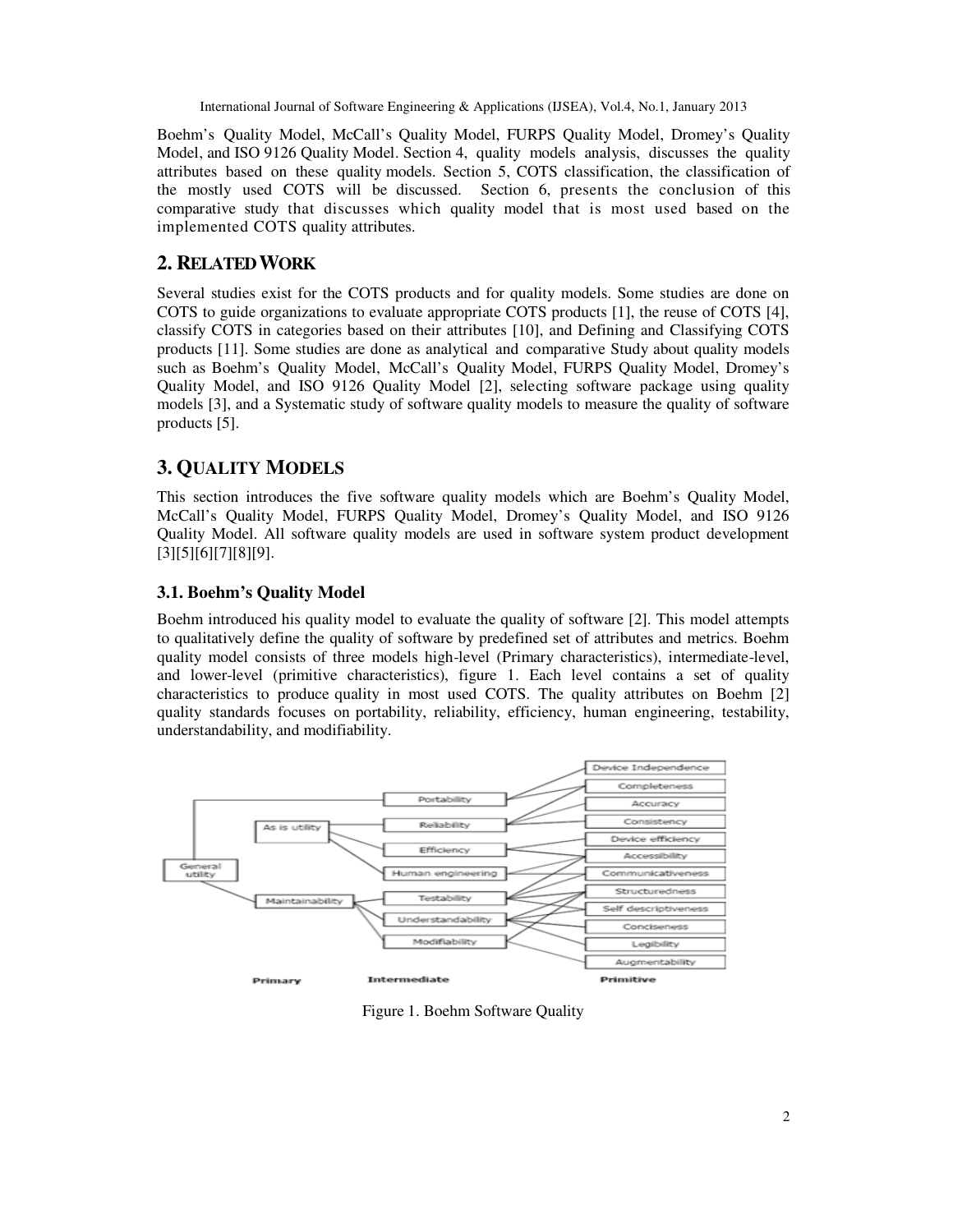# **3.2. McCall Quality Model**

McCall software quality model is aimed towards system developers and system development process [5]. McCall's model is to bridge the gap between users and developers by focusing on a number of software quality factors that indicate the views of both users and developers.

The structure of McCall's quality model is three major categories (product revision, product transition, product operation), figure 2, each type of quality attributes consists of a set of quality attributes.

The category product revision consists of maintainability, flexibility, and testability quality attributes. The product transition category consists of portability, reusability, interoperability quality attributes. The product operation category consists of a set of quality attributes that includes correctness, reliability, usability, integrity, and efficiency.



Figure 2. McCall Software Quality Model

## **3.3. FURPS Quality Model**

FURPS software quality model is created by Robert Grady [6]. The structure of FURPS software quality model consists of five quality attributes or characteristics that includes supportability, performance, reliability, usability, and functionalability.



Figure 3. FURPS Software Quality Model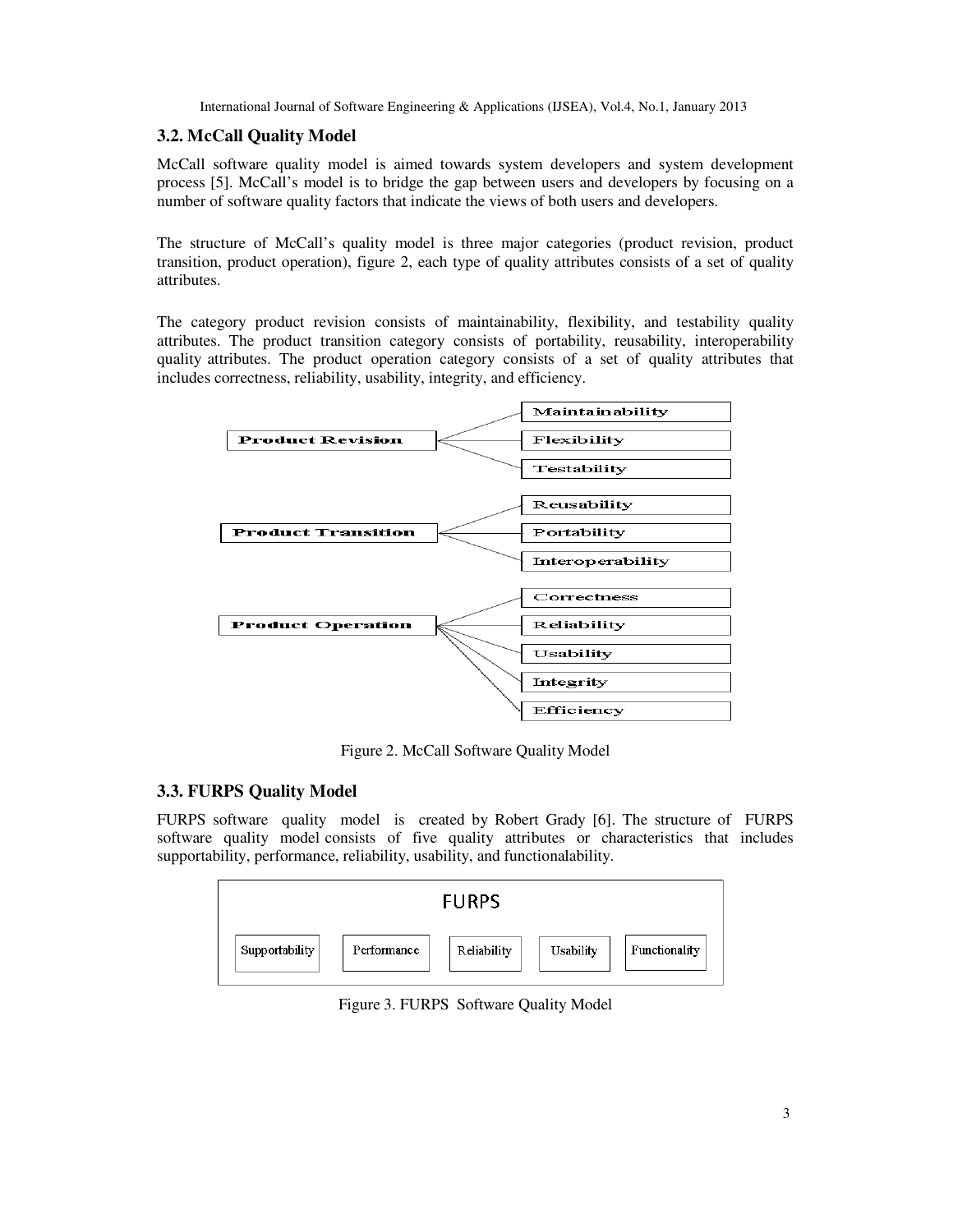#### **3.4. Dromey's Quality Model**

Dormey's software quality model is created by Dromey [7][8] and presents four quality categories where each category consists of quality attributes. The four categories are correctness, internal, contextual, and descriptive, figure 4. The four categories share similar quality attributes along with each owns designated attributes [8]. The correctness category includes functionality and reliability. The internal category includes maintainability, efficiency.The contextual category includes reusability and portability. The descriptive category includes usability.

| Correctness                     | <b>Internal</b>                                | Contextual                                                      | Descriptive                                                   |  |
|---------------------------------|------------------------------------------------|-----------------------------------------------------------------|---------------------------------------------------------------|--|
| Functionability,<br>Reliability | Maintainability,<br>Efficiency,<br>Reliability | Maintainability,<br>Reusability,<br>Portability,<br>Reliability | Maintainability,<br>Reusability,<br>Portability,<br>Usability |  |

Figure 4. Dromey's Software Quality Model

## **3.5. ISO 9126 Quality Model**

The ISO 9126 software quality model was created in 1991by the country members of the ISO organization as the ultimate software quality standard and revised many times to c o n t a in f o u r parts  $[9]$ . The software quality model is described into two categories: a) internal quality and external quality, and b) quality in use figure 5. The first part is further divided into six categories where each consists of a set of quality attributes. The second part consists of four quality attributes. The quality in use category consists of four software quality attributes such as effectiveness, productivity, safety, and satisfaction, figure 6.



Figure 6. ISO Quality in Use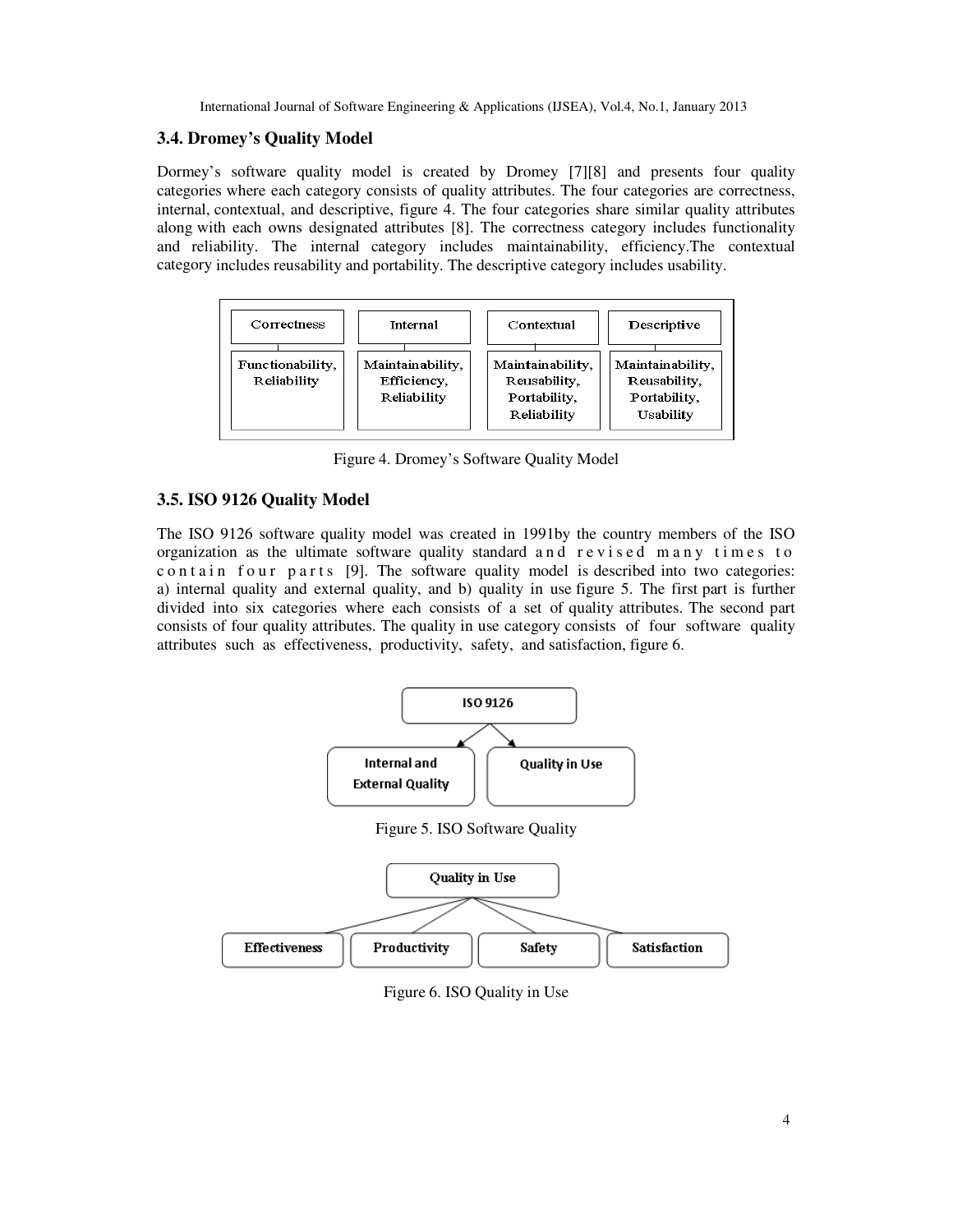The internal and external quality category consists of six quality categories where each category consists of several quality attributes, figure 7. The categories are 1) Functionality that includes suitability, accuracy, interpretability, security, and functionality. 2) Reliability the include maturity, fault tolerance, recoverability, and reliability.3)Usability that includes understandability, learnability, operability, attractiveness, and usability. 4) Efficiency that includes time behavior, resource utilization, and efficiency.5) Maintainability that includes analyzability, changeability, stability, testability, and maintainability. 6) Portability that includes adaptability, installability, co-existence, replaceability, and portability.



Figure 7. ISO External and Internal

# **4. QUALITY MODELS ANALYSIS**

Analyzing all quality models by comparing their quality attributes or characteristics, Table 1 shows that total number of attributes or characteristics for each quality model. From the 17 quality attributes only one attribute 'reliability' that is common to all five quality model. Also, there are attributes such as 'portability', 'efficiency', and 'usability' that is common to four quality models. The attributes 'maintainability' and 'functionality' are common to three quality models. The attributes 'testability' and 'reusability' is common to two quality models. The remaining attributes 'human engineering', 'understandability', 'modifiability', 'interoperability', 'correctness', 'understandability', 'modifiability', 'interoperability', 'correctness', 'integrity', 'supportability', and 'performance', 'adabtability', 'installability', 'changeability', 'accuracy', 'maturity', 'suitability', 'resource utilization', 'analyzability', 'suitability', 'attractiveness', 'operability', each are common to only one quality model.

Out of the total number of attributes, it can be noted there are many attributes are shared with all quality models, but only the ISO 9126 covers more software quality attribute when compared to other quality models. Based on this quality models analysis, it is determined that ISO 9126 in its characteristics and sub-characteristics is most dependable as software quality metric to be used by software developers than other software quality models, figure 8.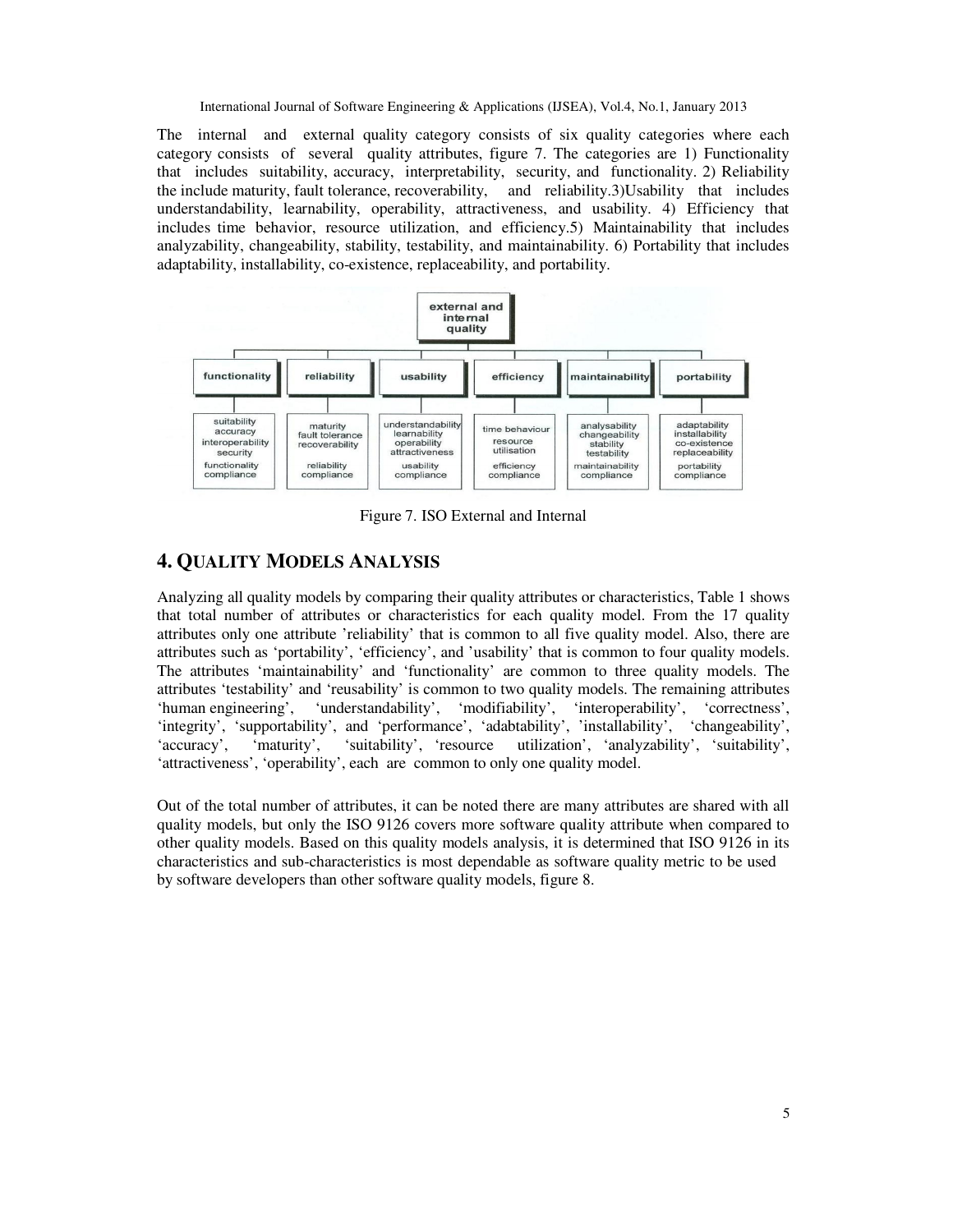| <b>Quality Models Attributes</b>  | <b>Boehm</b> | <b>McCall</b>         | <b>FURPS</b> | <b>Dromey</b> | <b>ISO 9126</b> |
|-----------------------------------|--------------|-----------------------|--------------|---------------|-----------------|
| Portability                       | √            | √                     |              | √             | √               |
| <b>Reliability</b>                | √            | $\overline{\sqrt{ }}$ | $\sqrt{}$    | √             | √               |
| Efficiency                        | √            | N                     |              | N             | √               |
| Human engineering                 | N            |                       |              |               |                 |
| Testability                       | √            | √                     |              |               | √               |
| Understandability                 | √            |                       |              |               |                 |
| Modifiability                     | √            |                       |              |               |                 |
| Maintainability                   |              | $\sqrt{}$             |              | √             | √               |
| Flexibility                       |              | √                     |              |               |                 |
| Reusability                       |              | √                     |              | √             |                 |
| Interoperability                  |              | √                     |              |               |                 |
| Correctness                       |              | √                     |              |               |                 |
| <b>Usability</b>                  |              | √                     | √            | √             | √               |
| Integrity                         |              | ~J                    |              |               |                 |
| Supportability                    |              |                       | √            |               |                 |
| Performance                       |              |                       | √            |               |                 |
| <b>Adaptability</b>               |              |                       |              |               | √               |
| Installability                    |              |                       |              |               | √               |
| Changeability                     |              |                       |              |               | √               |
| Accuracy                          |              |                       |              |               | √               |
| Maturity                          |              |                       |              |               | √               |
| Suitability                       |              |                       |              |               | √               |
| Resource Utilization              |              |                       |              |               | √               |
| Analysability                     |              |                       |              |               | √               |
| Stability                         |              |                       |              |               | √               |
| <b>Attractiveness</b>             |              |                       |              |               | √               |
| Operability                       |              |                       |              |               | √               |
| Functionalability                 |              |                       | √            | √             | √               |
| <b>Total Number of Attributes</b> | 7            | 11                    | 5            | 7             | 18              |

International Journal of Software Engineering & Applications (IJSEA), Vol.4, No.1, January 2013

Figure 8. ISO 9126 Quality

# **5. COTS CLASSIFICATION**

Commercial of the Shelf products can be classified into three categories architectural level, product kind, and life-cycle phase. The categories have several classification dimensions. With the different COTS, COTS are divided into classes such as 1) server side languages, 2) server side engines, 3) DBMS, 4) client execution engines, 5) client development tools, 6) programming languages, 7) development standards, 8) executable components, and 9) development tools [10]. Based on the software classes, it is found that the most number of COTS are to belong to the Server-Side Languages with (23 items) including Java Servlet, Java Beans, Pearl, CGI, CORBA, PHP, and SOAP. The second most used software belongs to classes such as client development tools, and client execution engines. The client development tools consists a large variety of software products including Paint Shop Pro, Macromedia, WAP, MS Frontpage, Netscape, and Oracle think9i. The client execution engines consists a large variety of software products including Acrobat reader, Lynx, Opera, and Winamp. The third category is Client-Side language That includes HTML, Java Applet, Java phone, Java script, and Macromedia. The forth category is DBMS that includes MySQL, Oracle, and Sybase. The fifth category is a server-side engine that includes Oracle Application Server and Apache HTTP server [11].

Most COTS products are to ensure many quality model attribute that can be achieved by following McCall or ISO 9126 quality models. To make sure that COTS products are to comply with software standards, COTS must pass their tests for quality attributes such as 'adabtability', 'changeability', 'accuracy', 'suitability', 'resource utilization', 'analyzability', 'attractiveness', 'operability', and fault tolerance'.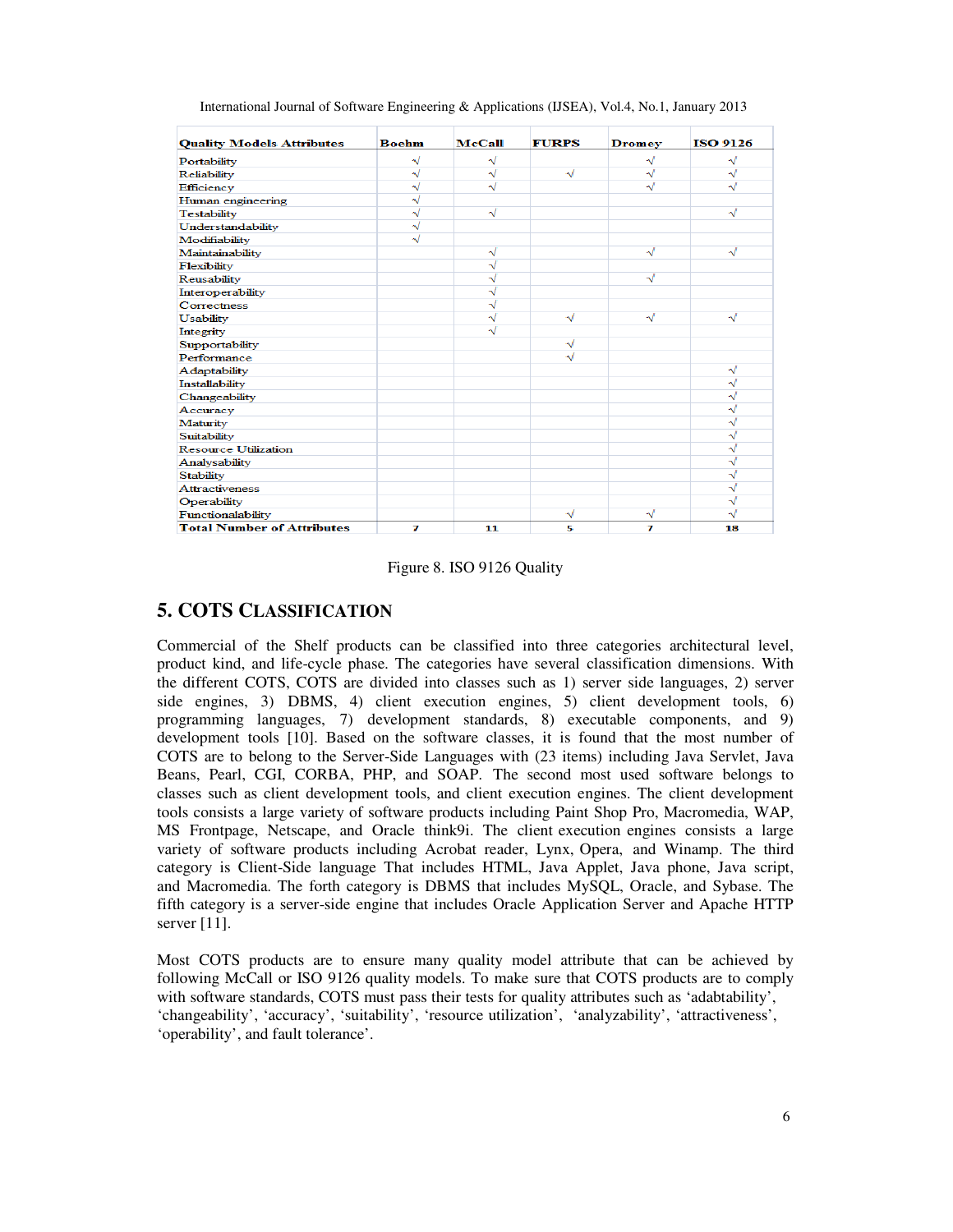| <b>COTS and Quality Attributes</b> |   | Server-Side Languages Client Development Tools | <b>Client Execution</b> | <b>Client-Side Language</b> | <b>DBMS</b> | <b>Server-Side Engine</b> |
|------------------------------------|---|------------------------------------------------|-------------------------|-----------------------------|-------------|---------------------------|
| Portability                        |   |                                                |                         |                             |             |                           |
| Reliability                        |   |                                                |                         |                             |             |                           |
| Efficiency                         | N | ٩                                              |                         |                             | ٨           | N                         |
| Human engineering                  |   |                                                |                         |                             |             |                           |
| Testability                        | N |                                                |                         | √                           | √           | √                         |
| Understandability                  |   |                                                |                         |                             |             |                           |
| Modifiability                      |   |                                                |                         |                             |             | N                         |
| Maintainability                    |   |                                                |                         |                             | $\sqrt{ }$  |                           |
| Flexibility                        |   |                                                |                         |                             |             |                           |
| <b>Reusability</b>                 |   |                                                | √                       | √                           | √           |                           |
| Interoperability                   |   |                                                |                         |                             |             |                           |
| Correctness                        |   |                                                |                         |                             |             |                           |
| <b>Usability</b>                   |   |                                                |                         | V                           | √           |                           |
| Integrity                          |   |                                                |                         |                             |             |                           |
| Supportability                     |   |                                                |                         |                             |             | N                         |
| Performance                        |   |                                                |                         |                             |             |                           |
| Adaptability                       |   |                                                |                         |                             | $\sqrt{}$   | N                         |
| <b>Installability</b>              |   |                                                | ٨                       |                             |             |                           |
| Changeability                      |   |                                                |                         |                             |             |                           |
| Accuracy                           |   |                                                |                         |                             | ٧           | √                         |
| Maturity                           |   |                                                | V                       |                             |             | N                         |
| Suitability                        |   |                                                |                         |                             |             |                           |
| Resource Utilization               |   |                                                |                         |                             | ٨           |                           |
| Analyzability                      |   |                                                |                         |                             |             | N                         |
| Stability                          | √ | N                                              |                         |                             |             |                           |
| <b>Attractiveness</b>              |   |                                                |                         |                             |             |                           |
| Operability                        |   | N                                              |                         |                             |             | N                         |
| Functionalability                  |   |                                                |                         |                             |             |                           |

International Journal of Software Engineering & Applications (IJSEA), Vol.4, No.1, January 2013

#### Figure 9. COTS and ISO 9126 Quality

## **6. CONCLUSION**

In this paper, we have addressed and presented the different types of the most common used quality models and their characteristics, and presented the most used COTS and their classified attributes to find their conjunction with the standard quality attributes based on their implemented quality attributes.

COTS products represent the already made software products for commercial and government agencies use rather than building a custom made software system from scratch. COTS products are made based on a set of attributes that follows on of the known software quality models. The quality of COTS is the reason to adapt a software product. The quality of COTS comes from the types of quality attributes implemented in it while building the software system product. The software implemented quality attributes are a set of characteristics that are contained in a specific quality model. There are a number of quality models, where each consist of quality attributes or characteristics that is presented in a software product.

COTS cover many quality attributes to make certain that software products are suitable for public use; and based on the COTS classifications quality attributes, different quality models can be use. Some software attributes can not be ignored and must be implemented in the COTS products such as 'adabtability', 'changeability', 'accuracy', 'suitability', 'resource utilization', 'analyzability', 'attractiveness', 'operability', and fault tolerance'.

Quality model analysis, articulates the different quality models and their quality attributes in their characteristics and sub-characteristics that are listed in the software quality metric. Based on quality models and software quality attributes, there are certain quality attributes used by software developers than other software quality models and they are found in ISO 9126.